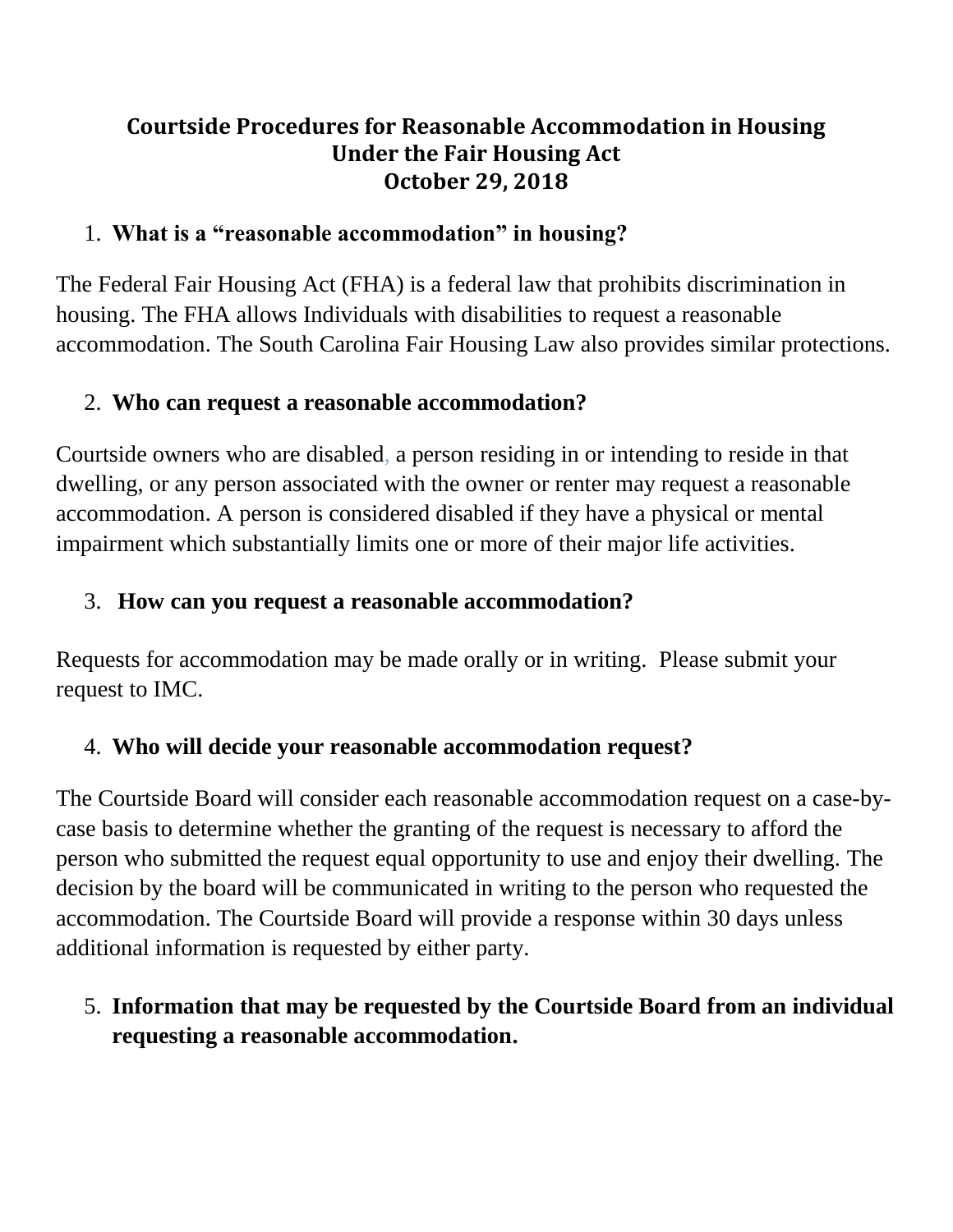If the individual who requested a reasonable accommodation has a disability that is obvious, e.g. blindness, no additional information may be required.

If the disability of the individual requesting a reasonable accommodation is not obvious, the person receiving the request may request information that verifies that the individual is disabled. The person receiving the request may also request information that describes the accommodation that has been requested and that shows the relationship between the individual's disability and the need for the requested accommodation.

## 6. **Who can verify the disability of the individual for whom a reasonable accommodation has been requested?**

This information can be provided by the individual who has requested the accommodation, such as by submitting proof that the individual receives disability benefits. This information can also be verified by a doctor or other medical professional, a peer support group, a non-medical service agency, or a reliable third party who is in a position to know about the individual's disability.

#### 7. **When can a reasonable accommodation request be denied?**

A reasonable accommodation request can be denied if it was not made on behalf of a person with a disability or if there is no disability-related need for the accommodation. A reasonable accommodation request can also be denied if it is not "reasonable". A reasonable accommodation request is not "reasonable" if it imposes an undue financial or administrative burden on the party to whom it is submitted.

#### 8. **Request to have an assistance animal.**

An individual may request a reasonable accommodation to have an assistance animal if the individual is disabled as defined by the FHA, and the animal performs work, assistance, tasks, or other services for the benefit of the individual, or if it provides emotional support that alleviates one or more of the identified symptoms or effects of the individual's disability. An individual may be asked to verify that the person is considered disabled and needs the animal to alleviate issues related to their disability.